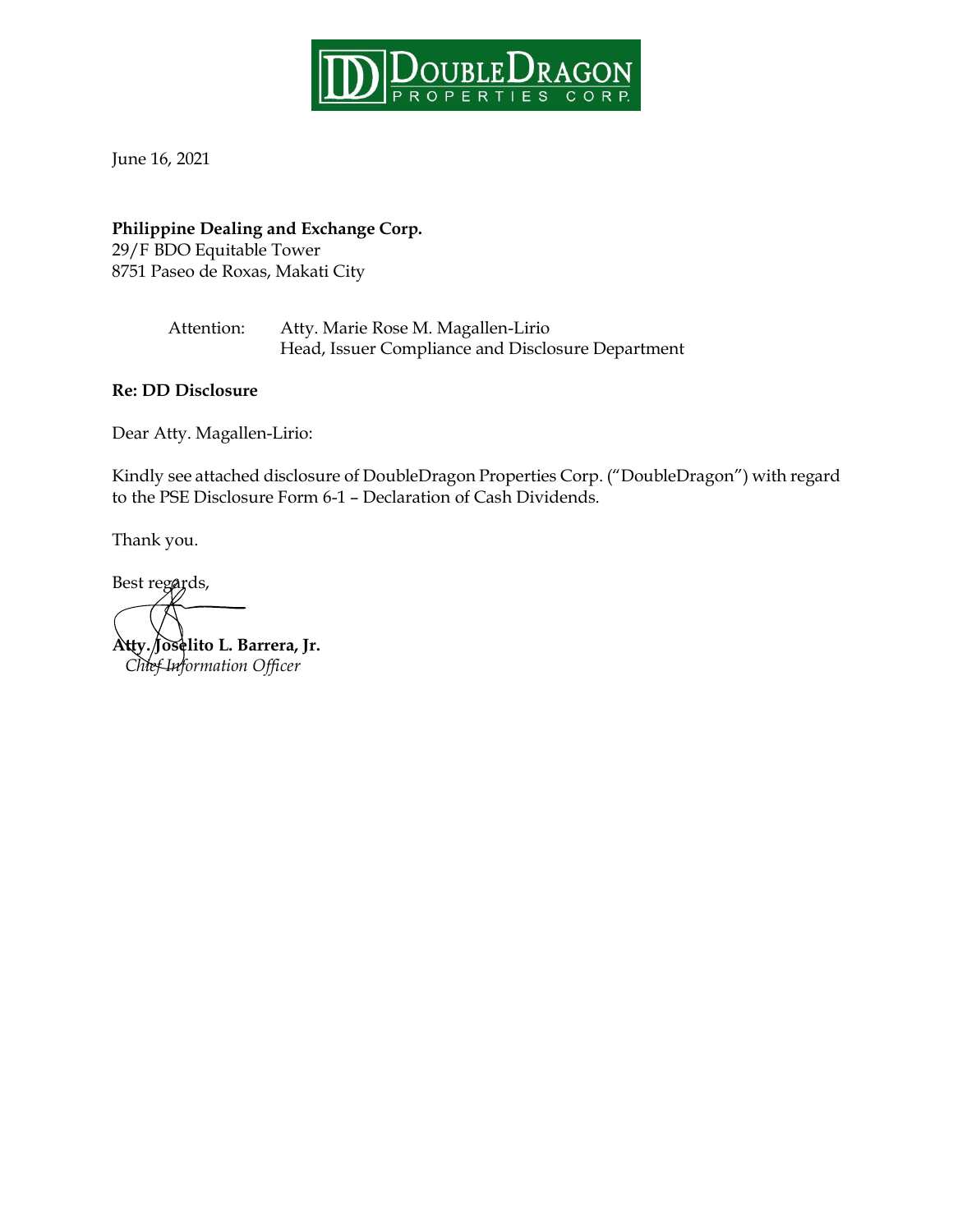# **SECURITIES AND EXCHANGE COMMISSION**

# **SEC FORM 17-C**

#### **CURRENT REPORT UNDER SECTION 17 OF THE SECURITIES REGULATION CODE AND SRC RULE 17.2(c) THEREUNDER**

| 1. Date of Report (Date of earliest event reported)                                                                 |               |   |  |  |
|---------------------------------------------------------------------------------------------------------------------|---------------|---|--|--|
| Jun 15, 2021<br>Calendar                                                                                            |               |   |  |  |
| 2. SEC Identification Number                                                                                        |               |   |  |  |
|                                                                                                                     |               |   |  |  |
| 30354                                                                                                               |               |   |  |  |
| 3. BIR Tax Identification No.                                                                                       |               |   |  |  |
| 287191423000                                                                                                        |               |   |  |  |
| 4. Exact name of issuer as specified in its charter                                                                 |               |   |  |  |
| DOUBLEDRAGON PROPERTIES CORP.                                                                                       |               |   |  |  |
| 5. Province, country or other jurisdiction of incorporation                                                         |               |   |  |  |
| Republic of the Philippines                                                                                         |               |   |  |  |
| 6. Industry Classification Code(SEC Use Only)                                                                       |               |   |  |  |
|                                                                                                                     |               |   |  |  |
| 7. Address of principal office                                                                                      |               |   |  |  |
| DD Meridian Park Bay Area Brgy 76 Zone10, San Rafael, Pasay City, Metro Manila, Philippines                         |               |   |  |  |
| <b>Postal Code</b><br>1302                                                                                          |               |   |  |  |
| 8. Issuer's telephone number, including area code                                                                   |               |   |  |  |
| +63288567111                                                                                                        |               |   |  |  |
| 9. Former name or former address, if changed since last report                                                      |               |   |  |  |
| N/A                                                                                                                 |               |   |  |  |
| 10. Securities registered pursuant to Sections 8 and 12 of the SRC or Sections 4 and 8 of the RSA                   |               |   |  |  |
| ٠                                                                                                                   |               |   |  |  |
| Number of Shares of Common Stock Outstanding and<br><b>Title of Each Class</b><br><b>Amount of Debt Outstanding</b> |               |   |  |  |
| Common                                                                                                              | 2,367,528,600 |   |  |  |
| Preferred                                                                                                           | 100,000,000   | π |  |  |
|                                                                                                                     |               |   |  |  |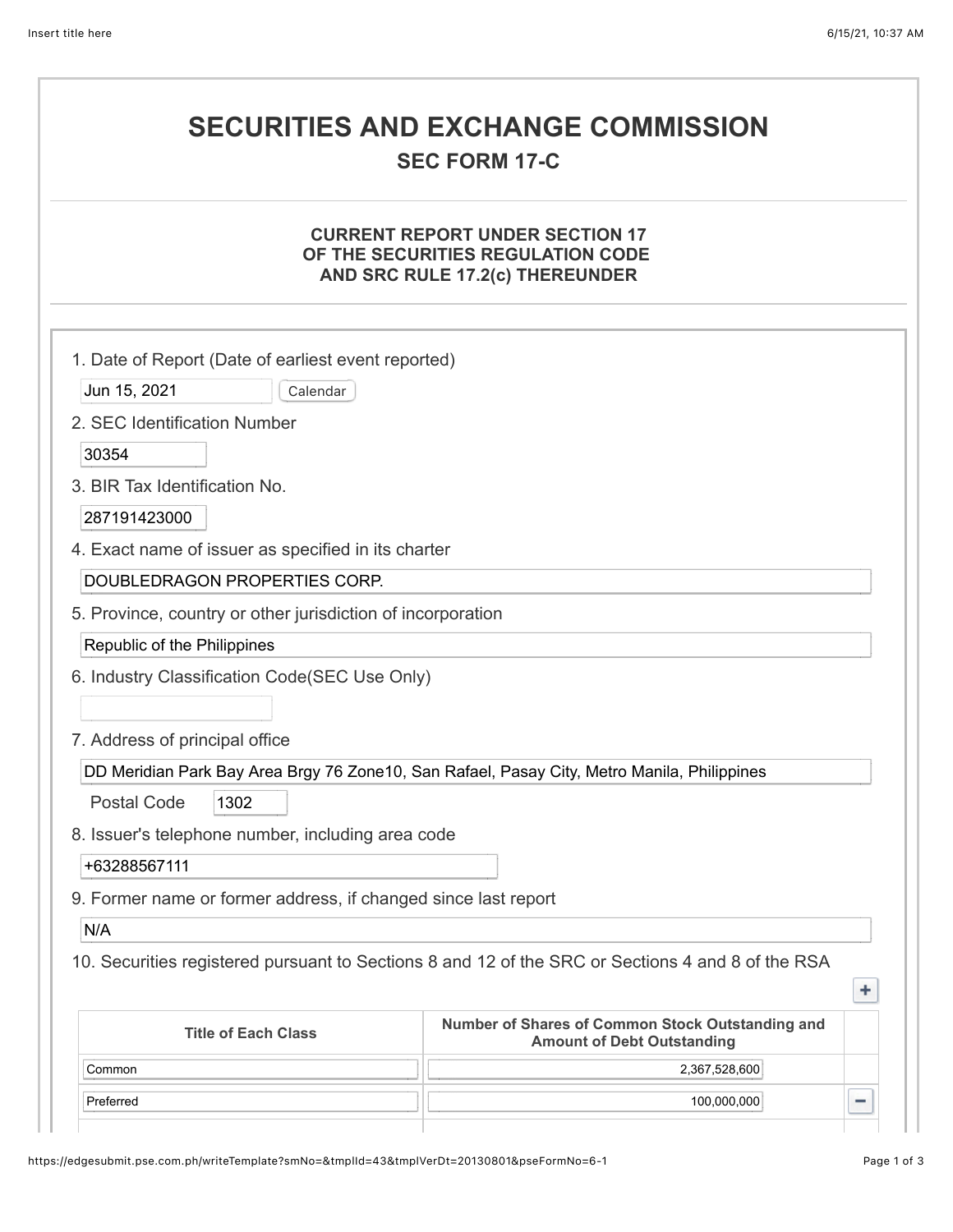| Total Debt (In Millions of Pesos)                                                                                                                                   |                                                                                                                                                    | 48,655.91                                                                                                                                                                                                                                                                                                                                                                                          |  |  |  |
|---------------------------------------------------------------------------------------------------------------------------------------------------------------------|----------------------------------------------------------------------------------------------------------------------------------------------------|----------------------------------------------------------------------------------------------------------------------------------------------------------------------------------------------------------------------------------------------------------------------------------------------------------------------------------------------------------------------------------------------------|--|--|--|
|                                                                                                                                                                     | 11. Indicate the item numbers reported herein                                                                                                      |                                                                                                                                                                                                                                                                                                                                                                                                    |  |  |  |
|                                                                                                                                                                     |                                                                                                                                                    |                                                                                                                                                                                                                                                                                                                                                                                                    |  |  |  |
|                                                                                                                                                                     |                                                                                                                                                    |                                                                                                                                                                                                                                                                                                                                                                                                    |  |  |  |
|                                                                                                                                                                     |                                                                                                                                                    |                                                                                                                                                                                                                                                                                                                                                                                                    |  |  |  |
|                                                                                                                                                                     | addressed directly to the Corporate Information Officer of the disclosing party.                                                                   | The Exchange does not warrant and holds no responsibility for the veracity of the facts and representations contained in all<br>corporate disclosures, including financial reports. All data contained herein are prepared and submitted by the disclosing party to<br>the Exchange, and are disseminated solely for purposes of information. Any questions on the data contained herein should be |  |  |  |
|                                                                                                                                                                     |                                                                                                                                                    | OUBLEDRAGON<br>MAKING GREAT THINGS HAPPEN FOR YOU.                                                                                                                                                                                                                                                                                                                                                 |  |  |  |
|                                                                                                                                                                     | <b>DoubleDragon Properties Corp.</b>                                                                                                               |                                                                                                                                                                                                                                                                                                                                                                                                    |  |  |  |
| DD                                                                                                                                                                  |                                                                                                                                                    |                                                                                                                                                                                                                                                                                                                                                                                                    |  |  |  |
| <b>PSE Disclosure Form 6-1 - Declaration of Cash Dividends</b><br>References: SRC Rule 17 (SEC Form 17-C) and<br>Sections 6 and 4.4 of the Revised Disclosure Rules |                                                                                                                                                    |                                                                                                                                                                                                                                                                                                                                                                                                    |  |  |  |
| <b>Subject of the Disclosure</b>                                                                                                                                    |                                                                                                                                                    |                                                                                                                                                                                                                                                                                                                                                                                                    |  |  |  |
| Declaration of regular cash dividend to all Preferred Share stockholders of the Corporation.                                                                        |                                                                                                                                                    |                                                                                                                                                                                                                                                                                                                                                                                                    |  |  |  |
| <b>Background/Description of the Disclosure</b>                                                                                                                     |                                                                                                                                                    |                                                                                                                                                                                                                                                                                                                                                                                                    |  |  |  |
|                                                                                                                                                                     | The Board of Directors approved today, June 15, 2021, a Regular Cash Dividend to the Preferred Shareholders in the amount of PhP1.61945 per share. |                                                                                                                                                                                                                                                                                                                                                                                                    |  |  |  |
| The regular dividends will be paid to all Preferred Shareholders on record as of June 29, 2021 and will be paid on July 14, 2021.                                   |                                                                                                                                                    |                                                                                                                                                                                                                                                                                                                                                                                                    |  |  |  |
|                                                                                                                                                                     |                                                                                                                                                    |                                                                                                                                                                                                                                                                                                                                                                                                    |  |  |  |
|                                                                                                                                                                     |                                                                                                                                                    |                                                                                                                                                                                                                                                                                                                                                                                                    |  |  |  |
| <b>Type of Securities</b>                                                                                                                                           |                                                                                                                                                    |                                                                                                                                                                                                                                                                                                                                                                                                    |  |  |  |
| Common                                                                                                                                                              |                                                                                                                                                    |                                                                                                                                                                                                                                                                                                                                                                                                    |  |  |  |
| Preferred<br><b>DDPR</b>                                                                                                                                            |                                                                                                                                                    |                                                                                                                                                                                                                                                                                                                                                                                                    |  |  |  |
| Others                                                                                                                                                              |                                                                                                                                                    |                                                                                                                                                                                                                                                                                                                                                                                                    |  |  |  |
|                                                                                                                                                                     |                                                                                                                                                    |                                                                                                                                                                                                                                                                                                                                                                                                    |  |  |  |
| <b>Cash Dividend</b>                                                                                                                                                |                                                                                                                                                    |                                                                                                                                                                                                                                                                                                                                                                                                    |  |  |  |
| Date of Approval by<br><b>Board of Directors</b>                                                                                                                    | Calendar<br>Jun 15, 2021                                                                                                                           |                                                                                                                                                                                                                                                                                                                                                                                                    |  |  |  |
| <b>Other Relevant</b><br><b>Regulatory Agency, if</b>                                                                                                               | N/A                                                                                                                                                |                                                                                                                                                                                                                                                                                                                                                                                                    |  |  |  |